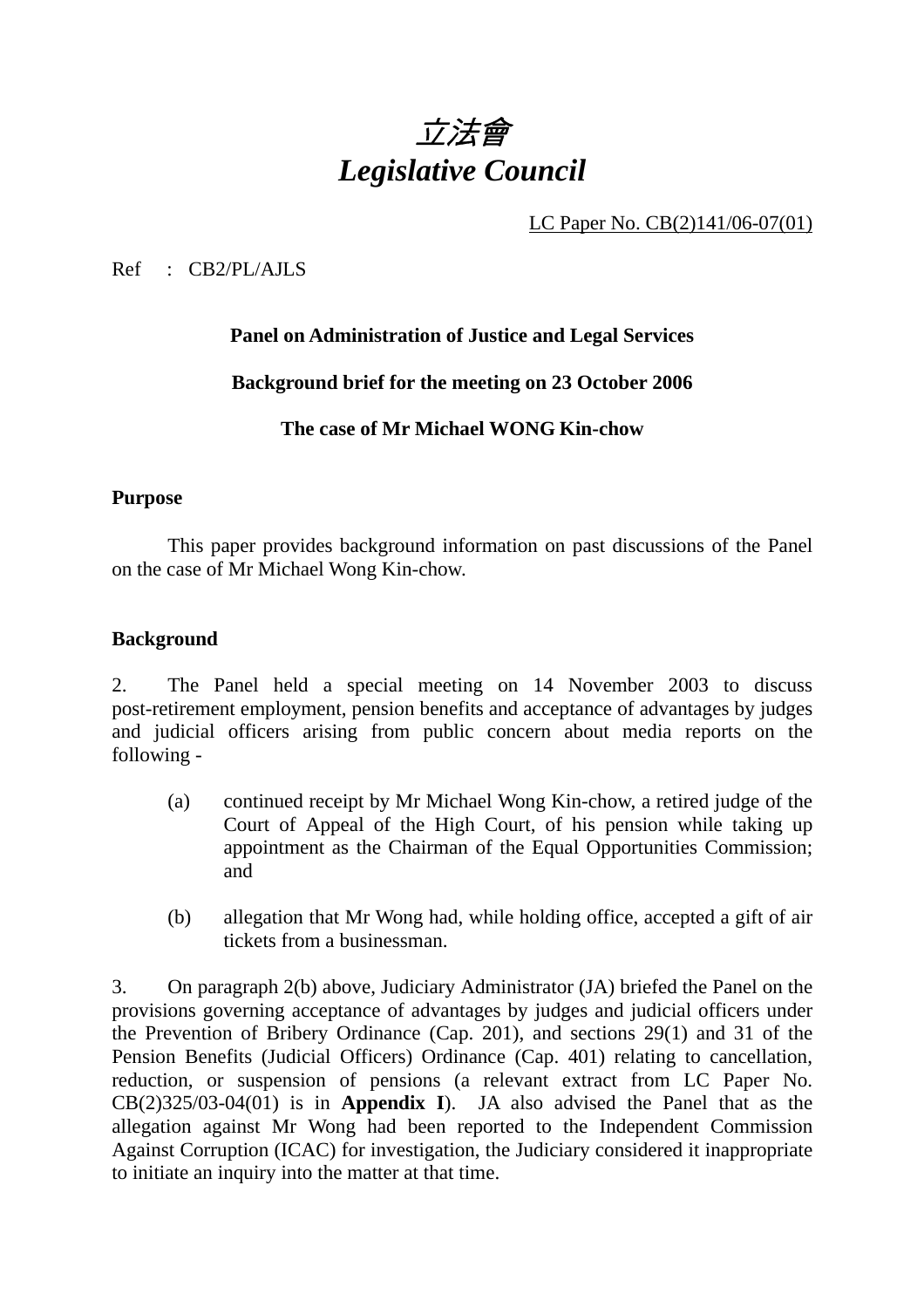4. ICAC investigated in November 2003 complaints that Mr Wong, while serving as a judge, had, on three occasions, deliberately made improper applications to the Government for reimbursement of Leave Passage Allowance (LPA) in respect of air tickets in the sum of \$171,666 for trips which he and his family had made between 1998 and 2001. ICAC submitted a finalized report to the Director of Public Prosecutions (DPP) for consideration in November 2005.

## **DPP's decision**

5. On 25 January 2006, DPP announced his decision not to prosecute Mr Wong; a copy of his statement is in **Appendix II** (LC Paper No. CB(2)993/05-06(01)). DPP addressed the Panel at a special meeting on 3 February 2006 on his decision.

6. In brief, DPP had decided that a prosecution of Mr Wong for an offence under the Prevention of Bribery Ordinance could not be justified on the following grounds -

- (a) the materials made available to the prosecution by Mr Wong showed that Ms Rosaline Wong, Mr Wong's daughter, had made the travel arrangements for her parents, and that Mr Wong had duly reimbursed Miss Wong in kind for the expenses she had incurred on his behalf by paying for her shopping expenses after he had received reimbursement from the Government (Mr Wong produced a cheque dated 1 December 2000 to a merchant for the sum of \$215,000 for the purchase of ladies' jewellery. This covered the travel expenses of the 1998 and 2000 trips. Mr Wong also produced a Statement of Account, dated 20 September 2001, which showed that on 31 August 2001 he had used his credit card to make a purchase of \$139,865.65 from a luxury handbag supplier. That sum covered the cost of the 2001 trip. The total amount spent on these occasions more than covered the cost of the three trips);
- (b) two senior lawyers in the area of commercial crime and corruption, one in Hong Kong and the other in London, had each separately advised DPP not to prosecute Mr Wong. After considering their opinions, DPP concluded that criminality could not be established to the required standard on the evidence as a whole, since it could not be proved that Mr Wong had acted dishonestly in relation to the air tickets or in relation to his claims for reimbursement of LPA on the three occasions between 1998 and 2001. The Secretary for Justice concurred with DPP's conclusion; and
- (c) it was the duty of prosecutors to ensure that only meritorious cases based on sound and solid evidence would proceed to trial so as to defend the rights of the suspects.

 $2<sup>-</sup>$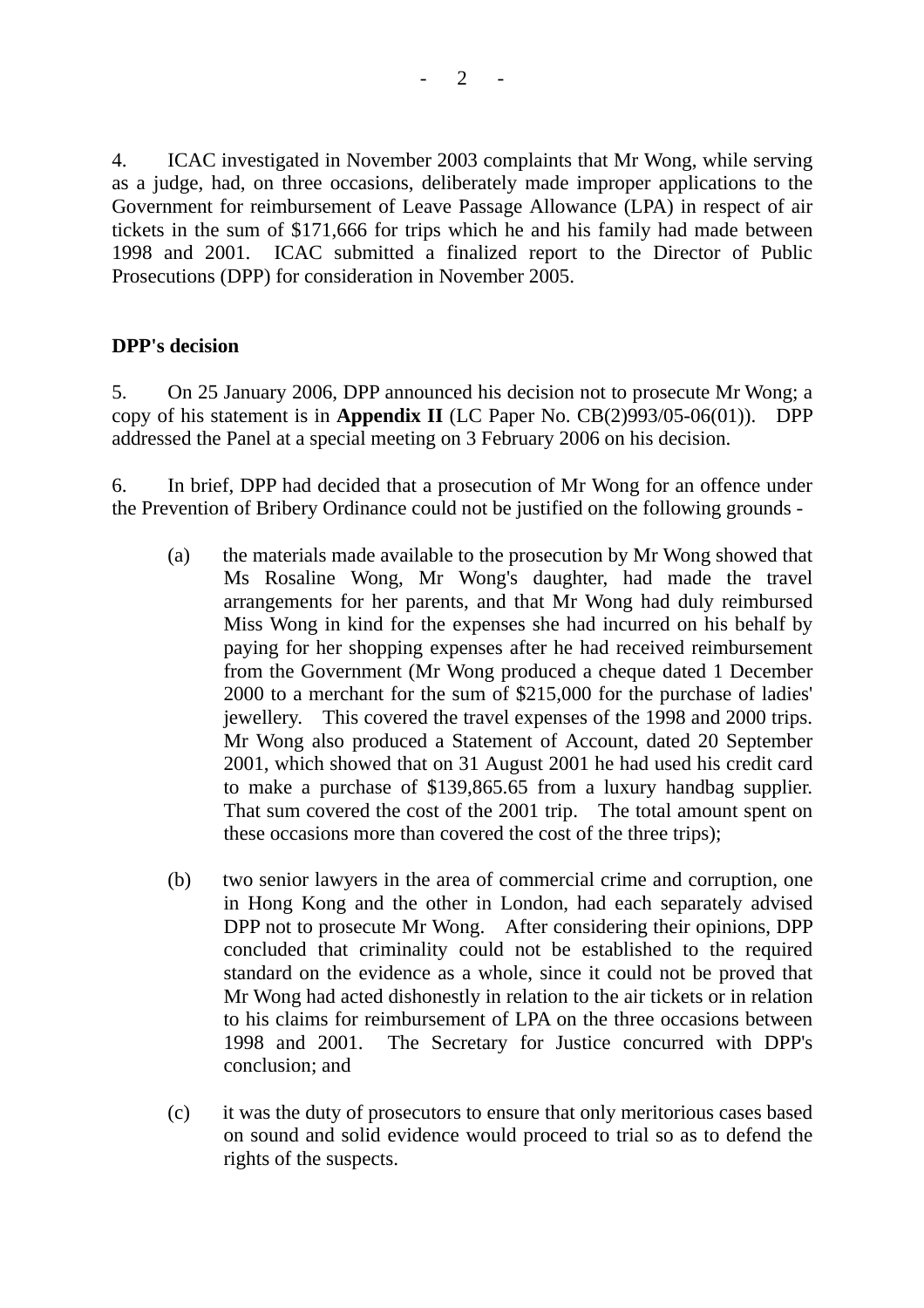#### **Follow up actions by the Panel**

#### System of payment of LPA

7. Some members expressed concern about the implications of Mr Wong's case on the integrity of the existing system of payment of LPA by the Government to eligible civil servants. They pointed out that although Mr Wong had submitted claims to the Government for payment of LPA in 1998, 2000 and 2001 respectively, he had not actually made reimbursements to his daughter until December 2000 and 2001. In particular, Mr Wong had not repaid his daughter for the air tickets for the 1998 trip until more than two years later. The Panel requested the Civil Service Bureau (CSB) and ICAC to consider whether any improvement to the system was necessary in the light of Mr Wong's case.

8. CSB had subsequently advised the Panel that the existing system had struck a reasonable balance between administrative efficiency and the need to ensure proper disbursement of the allowance by the Government. As a matter of good practice, it reviewed the payment rules and procedures from time to time in the light of operational experience. In the light of members' concern, the Bureau would consult the parties concerned, including the Treasury and the ICAC, on whether any improvement to the existing system on payment of LPA to eligible civil servants was warranted. As and when any modifications were made to the payment of LPA in respect of the civil service, it would inform the Judiciary of the modifications according to the established practice. ICAC had also replied that it would discuss with CSB on possible improvements to the relevant payment procedures (CSB and ICAC's replies were circulated to the Panel and other Members vide LC Paper Nos. CB(2)1245/05-06(1) and (2) on 27 February 2006).

#### Follow up action by the Judiciary

9. Given that a decision not to prosecute Mr Wong had been taken, the Panel requested JA to advise whether the Judiciary would take any follow up action in relation to Mr Wong's case (paragraph 3 above refers).

10. JA responded to the Panel on 30 September 2006 (copy of response circulated to the Panel vide LC Paper No. CB(2)3142/05-06(01) on 3 October 2006 and in **Appendix III**). JA advised that the legal advice obtained was that there were insufficient grounds for the Judiciary to take action against Mr Wong under section 29(1)(b) of the Pension Benefits (Judicial Officers) Ordinance (Cap. 401). However, the legal advice concluded that Mr Wong was not entitled to payment for reimbursement of LPA between August 1998 and February 2001. At the request of the Judiciary, Mr Wong had repaid the sum of \$171,666 to the Government.

11. At the Panel meeting on 12 October 2006, members agreed to invite representatives of the Judiciary Administration and the Department of Justice to further explain at the coming meeting on 23 October 2006 the basis of the legal advice and the decision taken by JA as set out in **Appendix III**.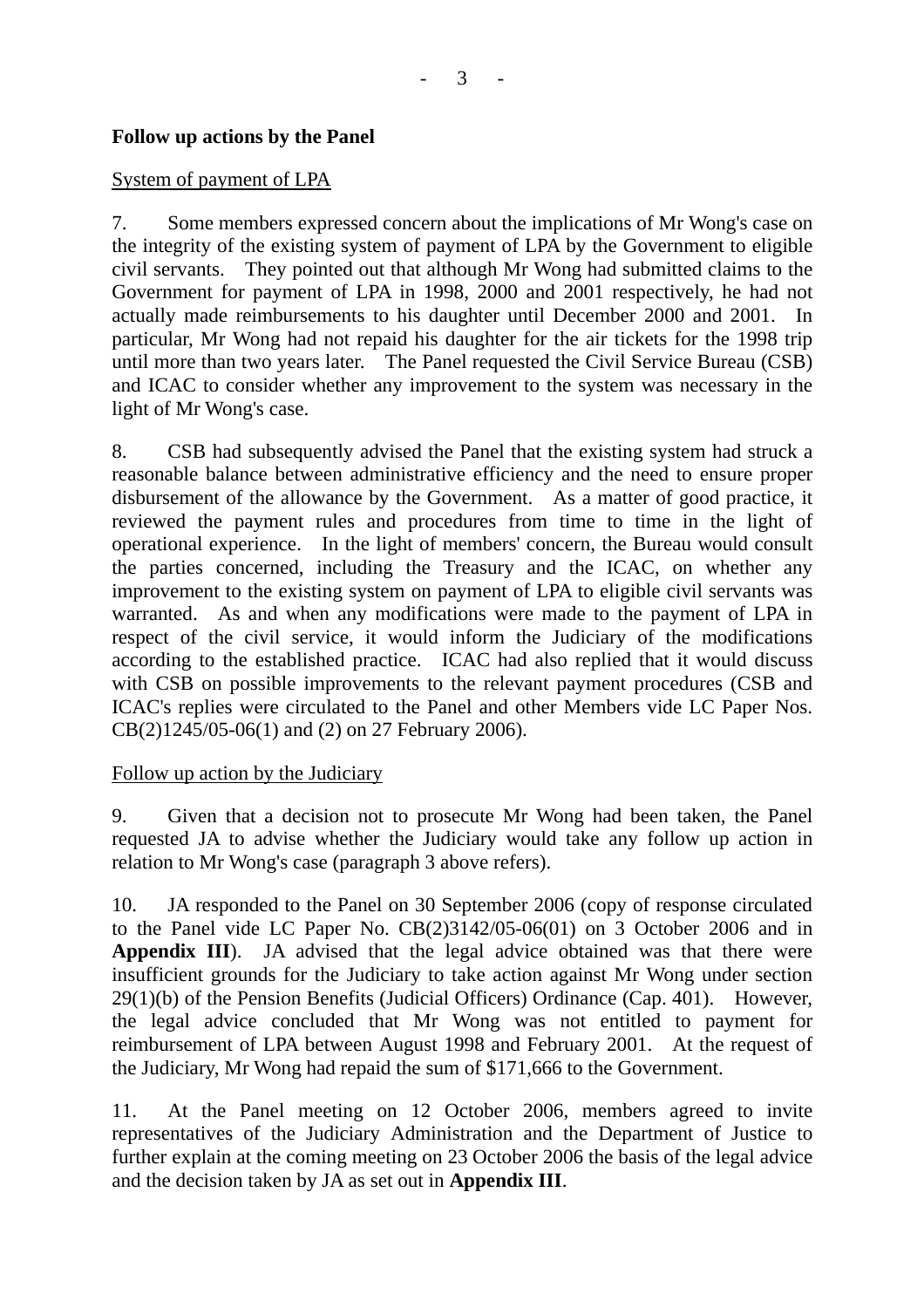#### **Relevant papers**

12. A list of the relevant papers considered by the Panel is in **Appendix IV**. These papers are available on the LegCo website at http://www.legco.gov.hk.

Council Business Division 2 Legislative Council Secretariat 20 October 2006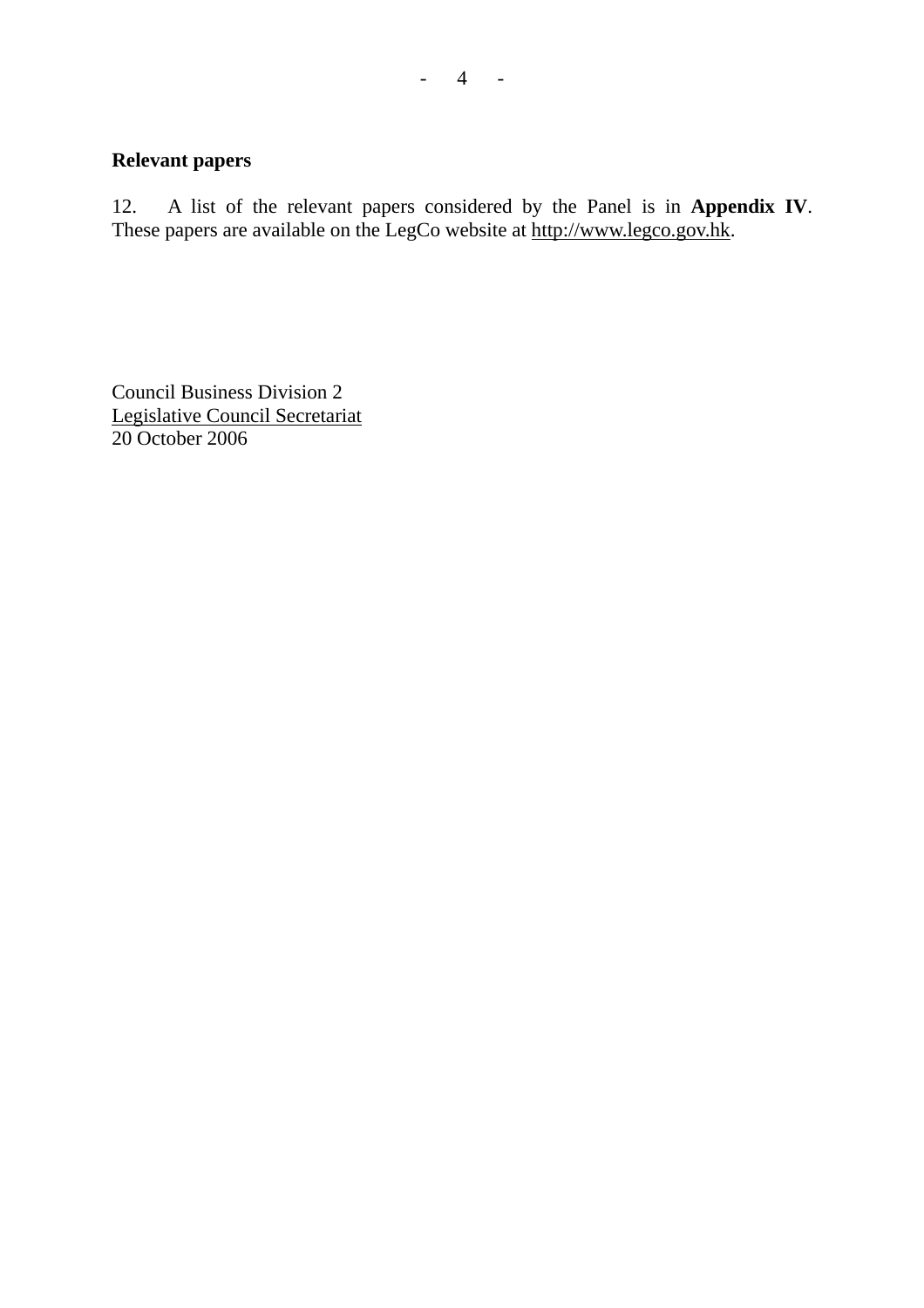**Extract from paper on "Post-retirement Employment and Pension Benefits and Acceptance of Advantages by Judges and Judicial Officers"**

## **(II) Acceptance of Advantages by Judges and Judicial Officers**

### **Prevention of Bribery Ordinance, Cap. 201**

 15. The acceptance of advantages by judges and judicial officers is governed by the Prevention of Bribery Ordinance, Cap. 201 ("POBO"). narticular:

- (a) Section 3 provides that any prescribed officer  $^{(Note 2)}$  $^{(Note 2)}$  $^{(Note 2)}$  who, without the general or special permission of the Chief Executive, solicit or accepts any advantage shall be guilty of an offence.
- (b) Section 4(2) provides that it is an offence for a public servant<sup>(Note  $\hat{3}$ )</sup> to solicit or accept any advantage as an inducement to or reward for or otherwise on account of, among other things, his performing or abstaining from performing any act in his capacity as a public servant.

#### **Acceptance of Advantages Notice 1992**

 16. The Acceptance of Advantages (Governor's (No[te 4\)](#page-4-2) Permission) Notice 1992 ("the Notice") is given for the purposes of section 3 of the POBO.

 $(Note 2)$ (Note 2) Under s.2 of POBO, "prescribed officers" include judges and judicial officers.<br>(Note 3) Public corrents are also defined under a 2 of the POBO to include any

<span id="page-4-1"></span><span id="page-4-0"></span>Public servants are also defined under s.2 of the POBO to include any "prescribed officer".

<span id="page-4-2"></span><sup>(</sup>Note 4) Construed as the Chief Executive in accordance with the provisions of the Hong Kong Reunification Ordinance, Cap. 2601.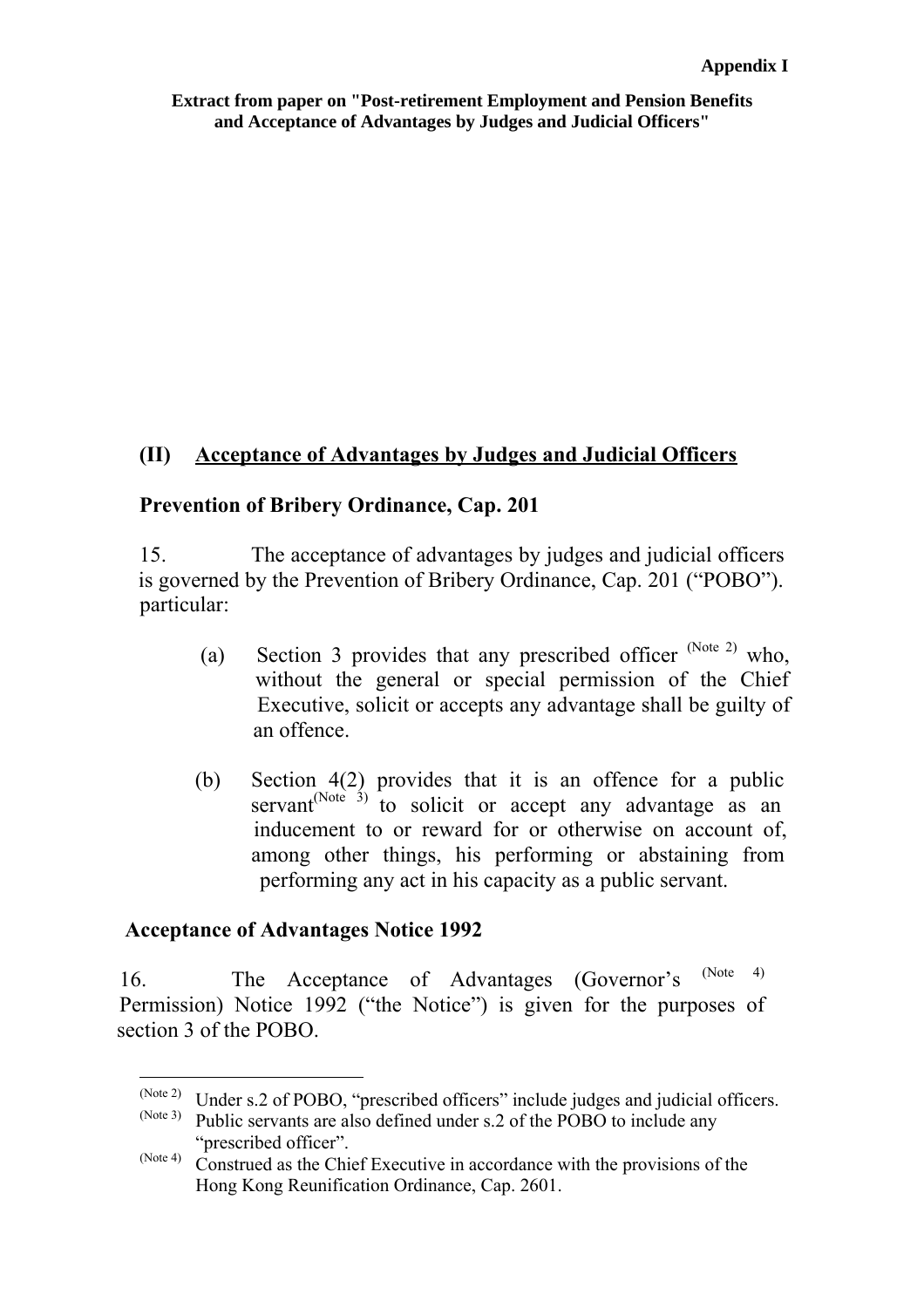# **Contractual Obligation**

17. In the Memoranda on Conditions of Service governing employment of judges and judicial officers, a standard clause is included which states that a judge or judicial officer "must not solicit or accept advantages such as gifts, loans of money, discounts and passages except those for which general or special permission has been given under Section 3 of the POBO."

# **Procedure and Criteria**

18. By the Notice (clauses 3 to 7), general permission is given for certain advantages to be solicited or accepted in certain circumstances, such as advantages from relations (clause 3), from tradesmen (clause 4), from close personal friends (clause 5), from other persons (clause 6), and from Government (clause 7). Where general permission is not given by the Notice, the Notice requires special permission to be obtained from the approving authority (clauses 8 and 9).

19. Where permission from the approving authority is required, judges and judicial officers are required to apply in writing, providing adequate information including the nature of advantage(s), the estimated value(s), relationship between the judge/judicial officer and the offeror of the advantage(s), whether the offeror of the advantage(s) has any official dealings with the judges and judicial officers or with the Judiciary, etc.

20. In considering applications for permission to accept an advantage by judges and judicial officers, the relevant considerations include whether judicial independence, or perception of such independence, may be compromised; and whether this may give rise to any conflict of interest, or perception of such conflict.

21. Further, in processing such applications from judges and judicial officers, reference may be made by the Judiciary to the criteria laid down by the Administration for similar applications.

# **Approving Authority**

22. The approving authority is the Chief Justice as Head of the Judiciary responsible for its administration as provided for by s.6(2) of the Hong Kong Court of Final Appeal Ordinance, Cap. 484, and the Judiciary Administrator who is accountable to the Chief Justice.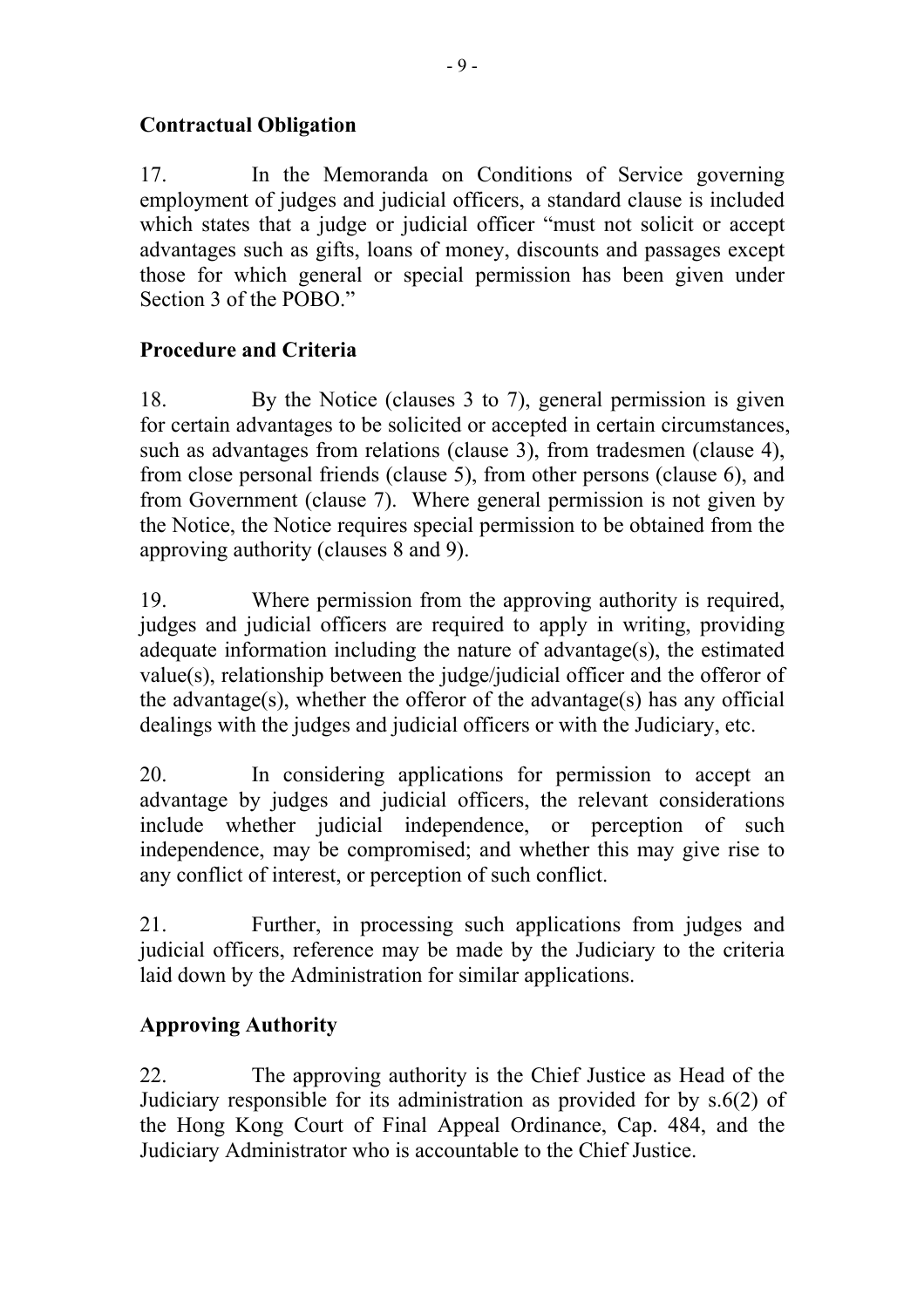23. In the case of the Chief Justice, the approving authority is the Chief Executive. Where gifts to the Chief Justice are disposed of by established methods such as donating the gifts to a charitable organization , the approving authority has been delegated from the Chief Executive to the Judiciary Administrator.

## **(III) Sections 29(1) and 31 relating to cancellation, reduction or suspension of pensions**

24. The entitlement of judges and judicial officers to a pension is governed by the Pension Benefits (Judicial Officers) Ordinance. Where the statutory conditions are satisfied, that Ordinance makes entitlement to pension benefits a legal right. Accordingly, a judge or judicial officer who is otherwise qualified to receive a pension, can only be refused his pension or have it cancelled, reduced or suspended in the circumstances provided for by that Ordinance. Apart from s.34(1) and s.28(1) discussed above, there are two relevant provisions.

25. The first is s.29(1). In each case after considering the advice of the Judicial Officers Recommendation Commission ("JORC") and subject to following the procedures set out in s.32, a designated officer  $^{(\text{Note 5})}$  (appointed by the Chief Executive) :

- (a) can refuse to grant a judge or judicial officer a pension "if it is shown to the designated officer that the officer wilfully suppressed facts that are material to the grant of a pension;" or
- (b) can cancel or reduce a pension granted to an officer "if it is shown to the designated officer that the pension was obtained by the wilful suppression by the officer of facts, or that it was granted in ignorance of facts, which were such that had they been known before the retirement of the officer the pension would not have been granted in full or in part."

26. Section 29(2) also provides for the possible refusal to grant a pension and the cancellation or reduction of a pension granted in certain situations involving retirements during or when threatened by disciplinary proceedings.

<span id="page-6-0"></span> $(Note 5)$ A designated officer must be an officer holding judicial office (s.2 of Cap. 401).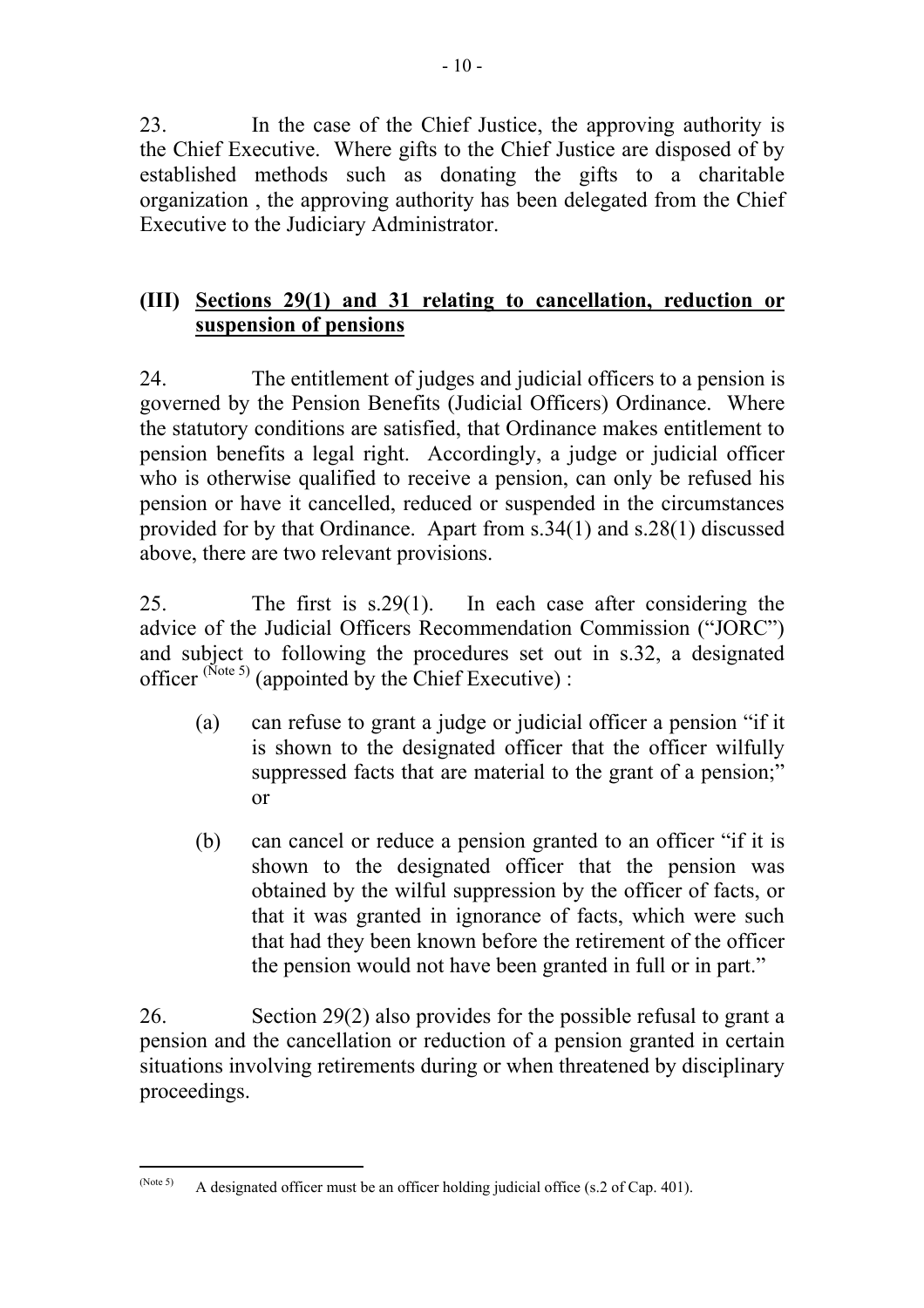27. The other relevant section is s. 31 which applies to officers who have been granted a pension and provides that the pension may be cancelled, suspended or reduced where such officer is convicted of an offence falling within any of three specified categories, namely :

- (a) an offence in connection with public service under the Government, and that offence is certified by the Chief Executive to have been gravely injurious to Hong Kong or to be liable to lead to serious loss of confidence in the public service;
- (b) an offence under Part II of the Prevention of Bribery Ordinance (Cap. 201), and that offence is related to the person's previous public service under the Government; or
- (c) treason under section 2 of the Crimes Ordinance (Cap. 200).

Judiciary Administration 13 November 2003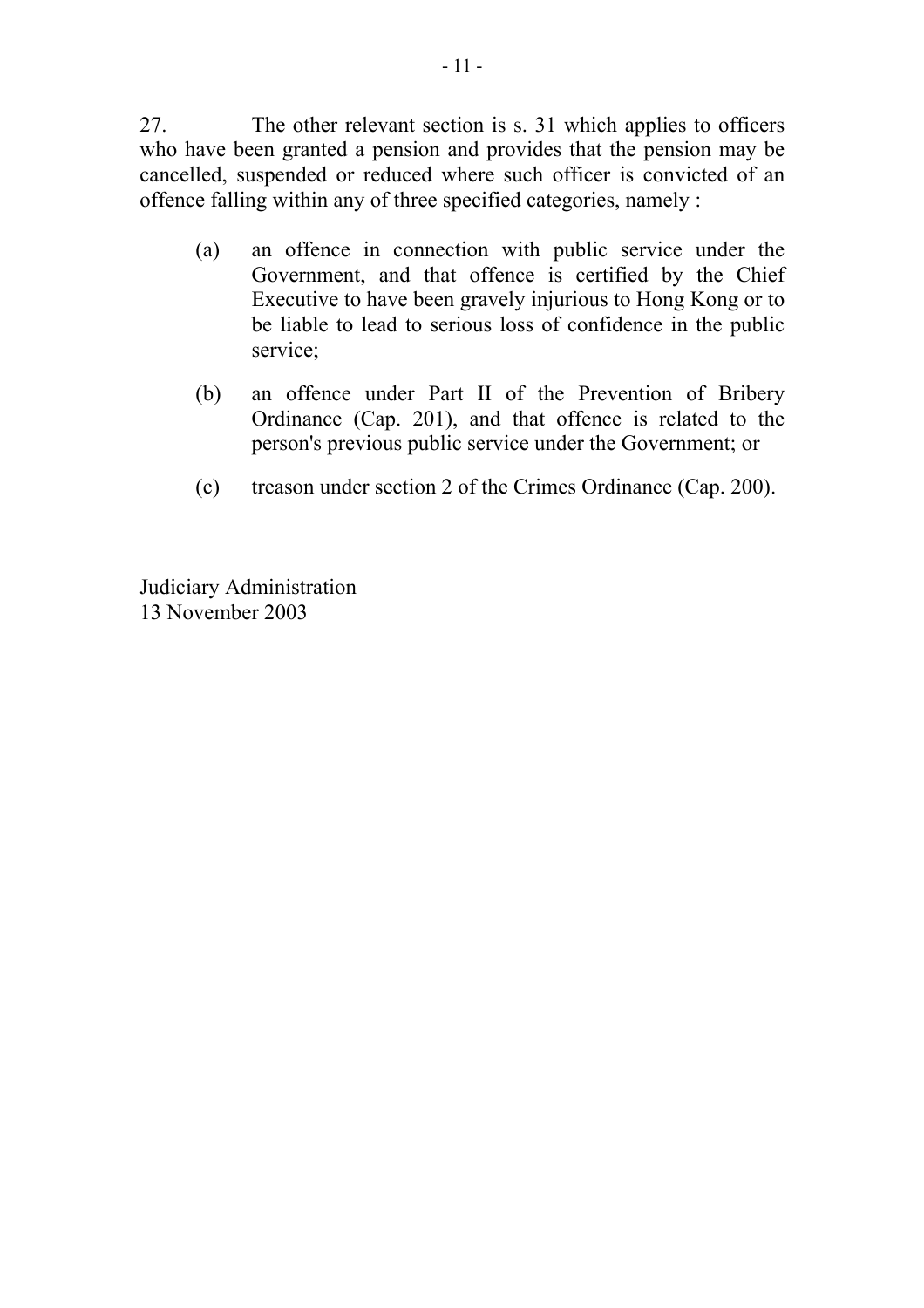# **Appendix II**

#### **LC Paper No. CB(2)993/05‐06(01)**

#### **A Statement by the Director of Public Prosecutions**

### **The Case of Mr. Michael Wong Kin‐chow**

#### **Introduction**

In November 2003, complaints of impropriety were made to the ICAC against Mr. Michael Wong Kin‐chow. In consequence, the ICAC conducted an investigation. This, in the event, centred on the issue of whether Mr. Wong had, on three occasions, deliberately made improper applications to government for reimbursement of Leave Passage Allowance (LPA), in respect of air‐trips which he and his family had made between 1998 and 2001.

2. Mr. Wong, a judicial officer for many years, retired as a judge of the Court of Appeal of the High Court on 16 August 2001. Thereafter, he was re‐employed by the judiciary as a deputy judge of the Court of First Instance from 25 February 2002 to 24 May 2002, and again from 23 September 2002 to 20 December 2002. From 1 August 2003 to 6 November 2003, Mr. Wong served as chairman of the Equal Opportunities Commission (EOC).

3. The ICAC investigation related to separate claims for LPA made by Mr. Wong between August 1998 and February 2001, while in service as a judge of the Court of Appeal. If established, the conduct complained of would have been prosecutable under section 9(3) of the Prevention of Bribery Ordinance, Cap 201, on the basis that Mr. Wong, as an agent of the judiciary, had sought to deceive his principal into granting him LPA by the use of false documentation. The suggestion was that Mr. Wong knowingly deployed false documents in respect of three separate trips for which he sought reimbursement of LPA.

4. After the ICAC had completed its investigation, a finalised report was submitted to the Director of Public Prosecutions (DPP) for consideration in November 2005.

5. The DPP decided thereafter that there was not a reasonable prospect of securing a conviction against Mr. Wong on the evidence as a whole in respect of any offence.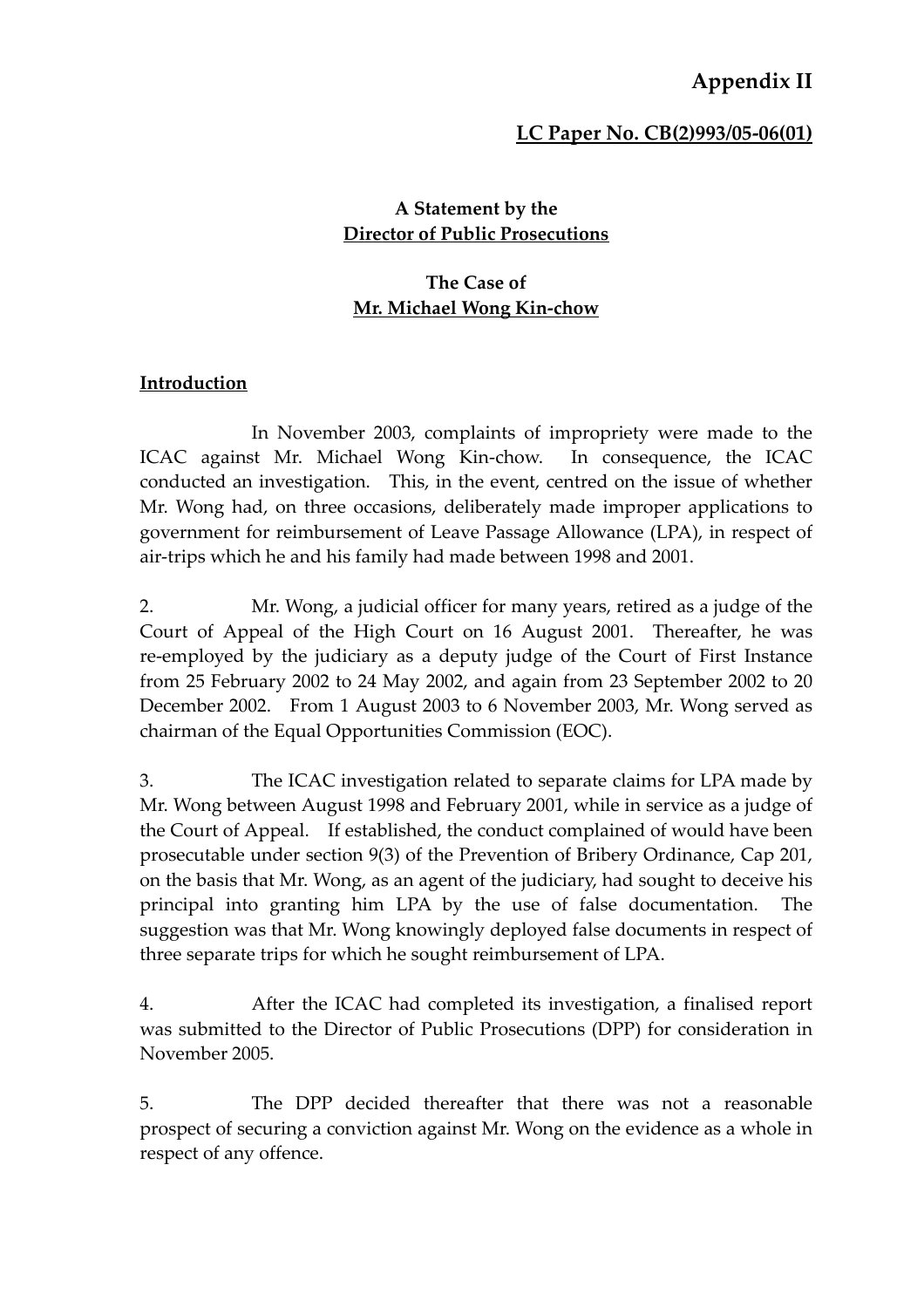#### **Criteria for Prosecution**

6. Paragraph 7.1 of *The Statement of Prosecution Policy and Practice* (2002) stipulates :

> *The prosecutor must consider two issues in deciding whether to prosecute. First, is the evidence sufficient to justify the institution or continuation of proceedings? Second, if it is, does the public interest require a prosecution to be pursued? That policy is consistent with the policies applied by prosecution agencies throughout the common law world.*

#### **Disclosure of Reasons for Decision**

7. Save in exceptional circumstances, it is not the practice of those who have responsibility for the conduct of public prosecutions in Hong Kong to indicate in any detail the basis of particular prosecutorial decisions. This practice reflects the traditions of the common law world, which recognise that once a decision has been taken not to prosecute a person the position of the suspect must be safeguarded. The only proper place for issues of guilt or innocence to be determined is in a court of law, and not through public debate or media comment. On rare occasions, of which this is one, rather more detail as to the basis of the decision reached will be given. In this case, the nature of the complaints against Mr. Wong is already in the public domain, as is his denial of impropriety, and the basis upon which the decision was reached will, exceptionally, be indicated.

#### **The Relevant Law and the Investigation**

8. It is an offence under section 9(3) of the Prevention of Bribery Ordinance, Cap 201, for an agent, with intent to deceive his principal, to use any receipt, account or other document :

- in respect of which the principal is interested; and
- which contains any statement which is false or erroneous or defective in any material particular; and
- which to his knowledge is intended to mislead the principal.

9. The investigation into the complaints against Mr. Wong concentrated, in the event, on concerns that, in 1998, 2000 and 2001, while still in service as a judge of the Court of Appeal, he deliberately used false documents to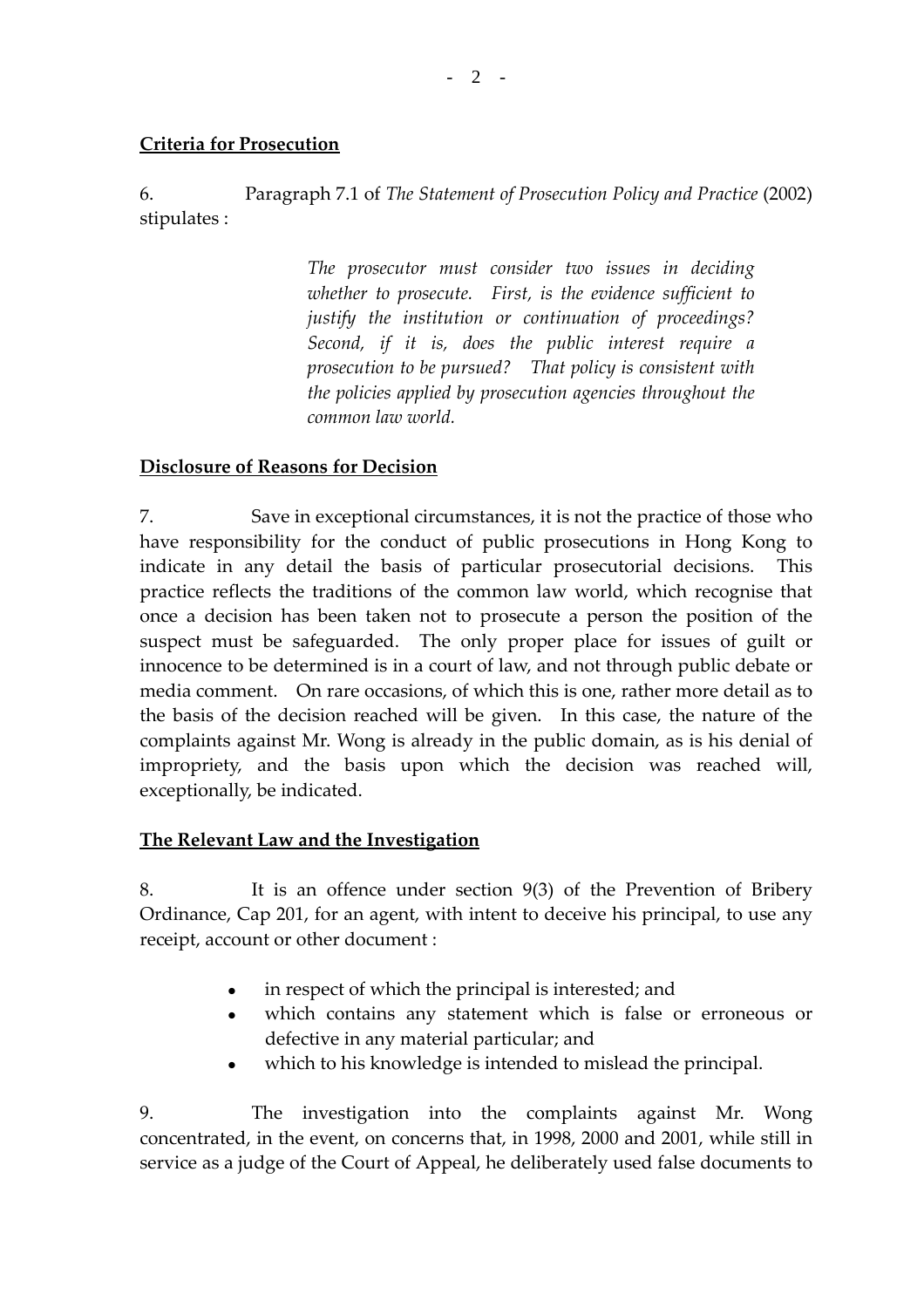obtain reimbursement of LPA in respect of air tickets. These related to:

- <sup>z</sup> a claim in August 1998 for \$44,800 for flights to China
- a claim in July 2000 for \$117,080 for flights to Europe
- a claim in February 2001 for \$118,000 for flights to Europe and the United States.

10. Invoices and receipts from travel agents were attached by Mr. Wong to the applications as supporting documentation in each instance.

11. As a result of the claims made, Mr. Wong was reimbursed a total of \$171,666. The reimbursements paid to Mr. Wong were less than the amount claimed because the credit balances in his LPA account in the qualifying periods were less than the cost of the travel. Mr Wong's eligibility for LPA was :

- 16 September 1997 to 15 September 1998 : \$101,928
- $\bullet$  16 September 1999 to 15 September 2000 : \$84,160
- <sup>z</sup> 16 September 2000 to 15 August 2001 : \$77,012.

## **Mr. Wong Explains**

12. Although Mr. Wong declined to be interviewed by the ICAC, he, and his daughter, Rosaline Wong, provided statements to the Independent Panel of Inquiry on the Incidents relating to the Equal Opportunities Commission, on, respectively, 21 September 2004 and 26 October 2004.

13. Mr. Wong indicated that Rosaline Wong had started to handle his air ticket bookings and those of his wife in 1998 or 1999 because he was getting older and was very busy as a trial judge. Mr. Wong told his daughter that he and his wife were each entitled to an annual first‐class air passage of about \$42,000 to \$43,000, and he reminded her to provide him with the invoices and receipts from the travel agents for the purpose of claiming reimbursement. As to the mode of repayment, Mr. Wong did not specifically give Miss Wong a cheque each time, but reimbursed her in kind by paying for her shopping and other expenses up to an amount equivalent to her expenditure on the air tickets.

14. Mr. Wong denied impropriety of any sort in his response to the Independent Panel of Inquiry. He declared that *'I have dedicated myself to Government, public and charitable services for the past 37 years. I have an unblemished record which speaks for itself. My conscience is clear'*.

15. Miss Wong herself confirmed Mr. Wong's account. She indicated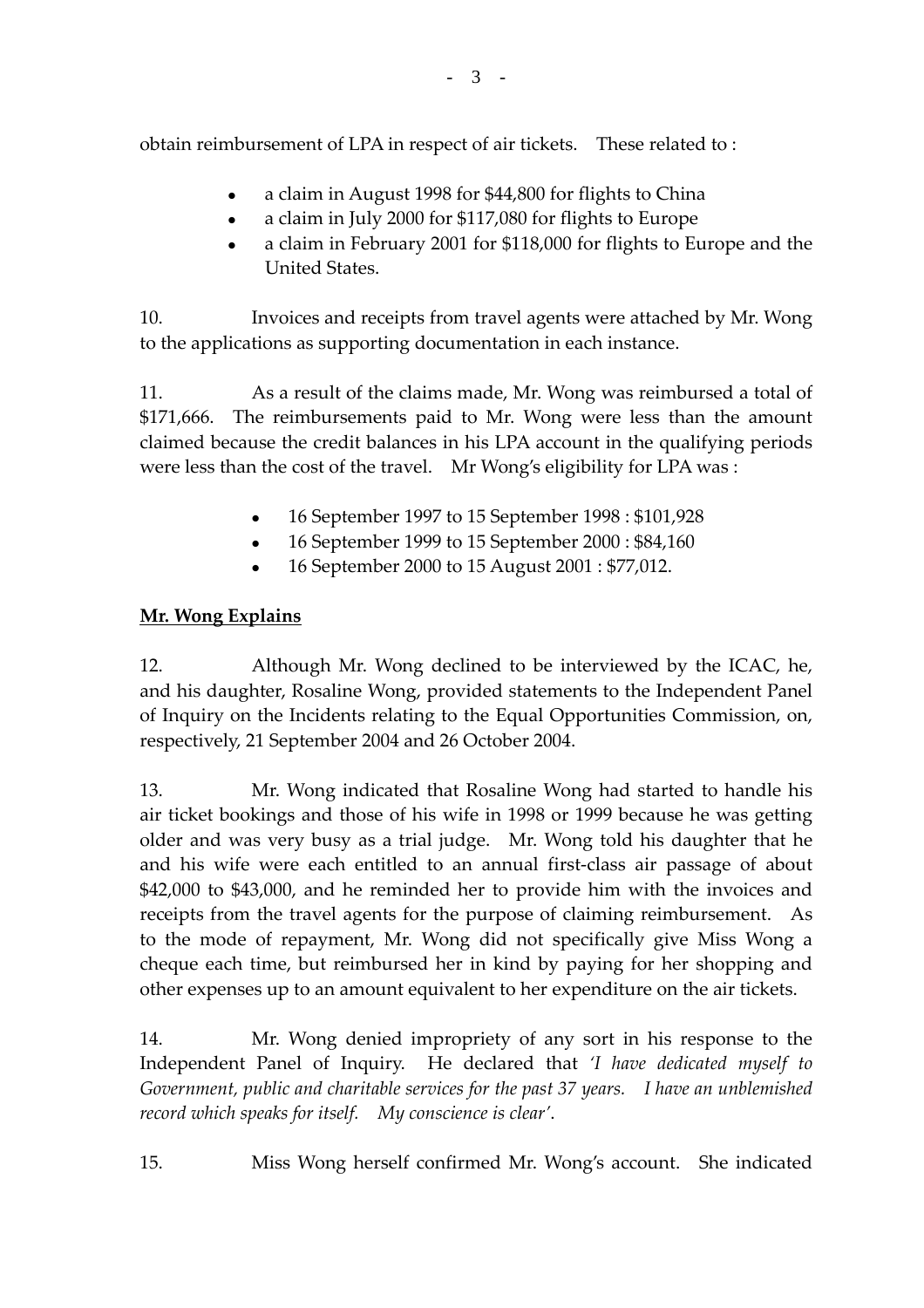to the Independent Panel of Inquiry that she had told her father that she would like to help him with his travel arrangements and passage bookings. Although Mr. Wong had offered to give her a cheque each time to settle the amount, Miss Wong declined as she felt it would be better for her father to make reimbursement by paying for some of her shopping or other expenses when she requested. She said the amounts her father paid for her shopping and other expenses were, in fact, more than sufficient to cover the cost of the air tickets. Miss Wong denied emphatically that her father had improperly accepted air‐tickets or other gifts from her or from a third party.

#### **Representations of Mr. Wong**

16. On 24 February 2005, lawyers acting for Mr. Wong made representations to the DPP. It was said that the complaints against Mr. Wong were groundless, and that he had already explained his position to the Independent Panel of Inquiry. The representations included :

- that Rosaline Wong accompanied Mr. Wong and his wife on each of their three trips in 1998, 2000 and 2001
- that Mr. Wong reimbursed his daughter in full for the expenditure she had incurred by paying her shopping and other expenses
- that Mr. Wong paid for Miss Wong's jewellery in the sum of \$215,000, in December 2000, which covered the travel expenses of the 1998 and 2000 trips, and that he paid \$139,865.65 for her handbags in August 2001, which covered the cost of the 2001 trip. Documentation was supplied to confirm the payment of these sums, which more than covered the expenses of the three trips.

#### **Department of Justice Processes the Case**

17. After the ICAC submitted its finalised report, the DPP instructed Mr. Harry Macleod, Deputy Director of Public Prosecutions and Head of the Commercial Crime Unit, to advise on the case. The DPP was satisfied that Mr. Macleod was not familiar with Mr. Wong. Mr. Macleod was able to provide an independent and objective assessment of the case.

18. Mr. Macleod submitted his finalised opinion to the DPP in mid-November 2005. He advised the DPP not to prosecute Mr. Wong. That was on the basis that the evidence did not suffice to justify criminal proceedings against him. It could not be proved that Mr. Wong intended to deceive when he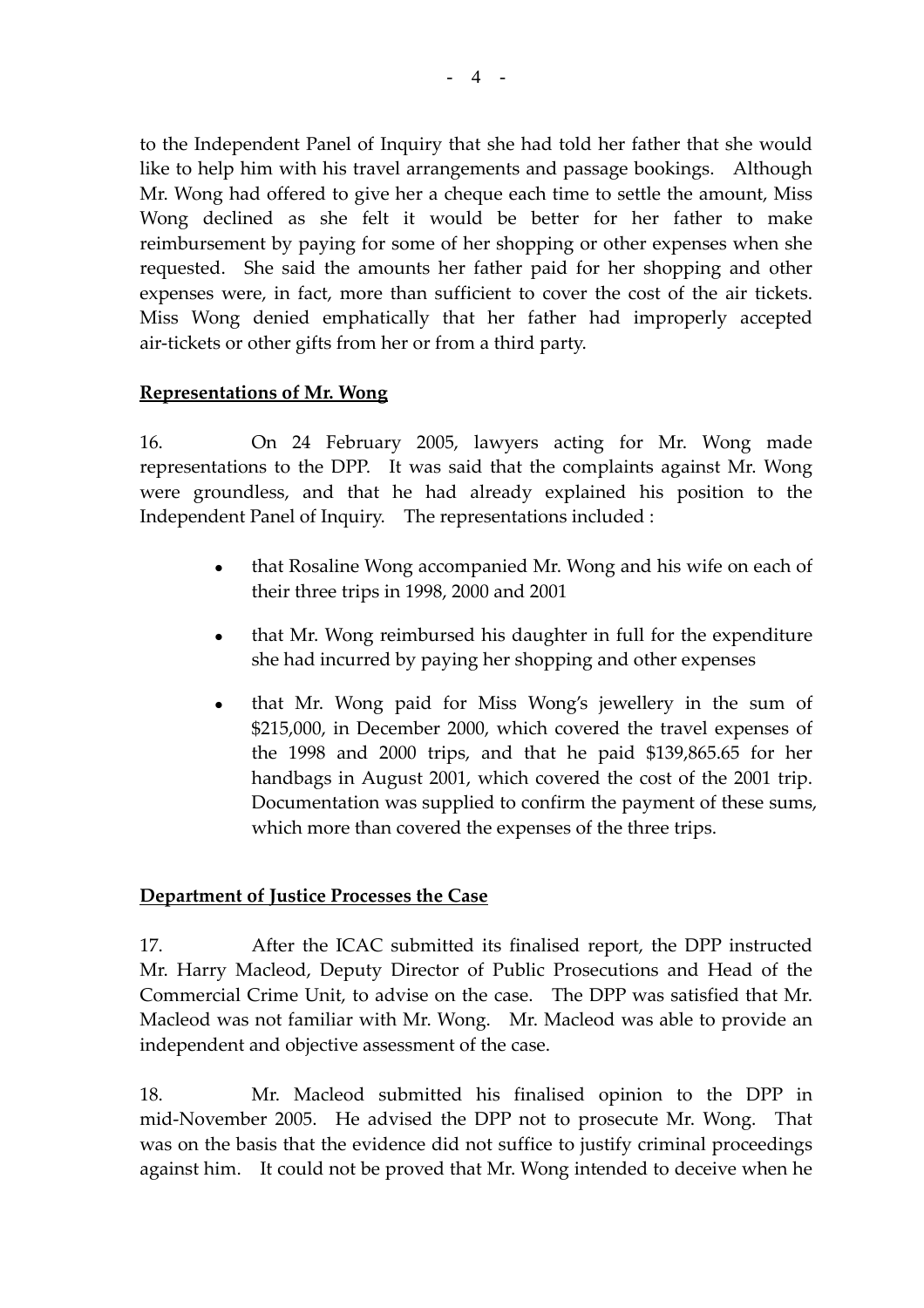submitted the claims for reimbursement to government for the three trips. The prosecution could not show that he knew or believed that the documents he provided were other than genuine.

19. As the DPP felt he would be assisted by an outside opinion, he decided to instruct a Queen's Counsel in London to consider the allegations and the evidence and to provide him with the benefit of his assessment. In so deciding the DPP bore in mind the sensitivity of the case, the nature of the evidence, and the level of public concern. The legal expert to be instructed was Mr. Martin Wilson, QC. He, like Mr. Macleod, was not familiar with Mr. Wong.

20. Mr. Wilson enjoys great stature in the law. He is an experienced criminal lawyer, having been appointed Queen's Counsel in 1982. He has sat as a Recorder (part‐time judge) of the Crown Court of England and Wales. Mr. Wilson has the advantage of a familiarity with the criminal law and circumstances of Hong Kong, and has both prosecuted and defended in criminal cases in this jurisdiction in recent times. In particular, in the mid‐1990's he prosecuted successfully the Bumiputra Malaysia Finance Limited (BMFL) case, which resulted in the convictions of George Tan, former chairman of the Carrian Group of Companies, and of Rais Saniman, a director of BMFL, for conspiracy to defraud BMFL. Mr. Wilson was instructed to examine all aspects of this case and to advise the DPP if a prosecution of Mr. Wong was appropriate.

21. Mr. Wilson submitted his opinion to the DPP in December 2005. He advised that the evidence was not sufficient to justify the institution of a prosecution against Mr. Wong. He concluded that *'the evidence available to the prosecution does not rise above the level of suspicion and does not provide a reasonable prospect of conviction.'*

22. Mr. Wilson advised the DPP that in seeking reimbursement from the Treasury, Mr. Wong was making claims in respect of flights which he had taken and for which, in principle, he was entitled to seek appropriate reimbursement. In order to prosecute him successfully, it would be necessary to prove :

- (a) that Mr. Wong did not, as claimed, make the reimbursements to his daughter
- (b) that when Mr. Wong made the claims under the LPA he knew that he had neither repaid her, in cash or kind, nor intended to do so, and
- (c) that Mr. Wong acted dishonestly.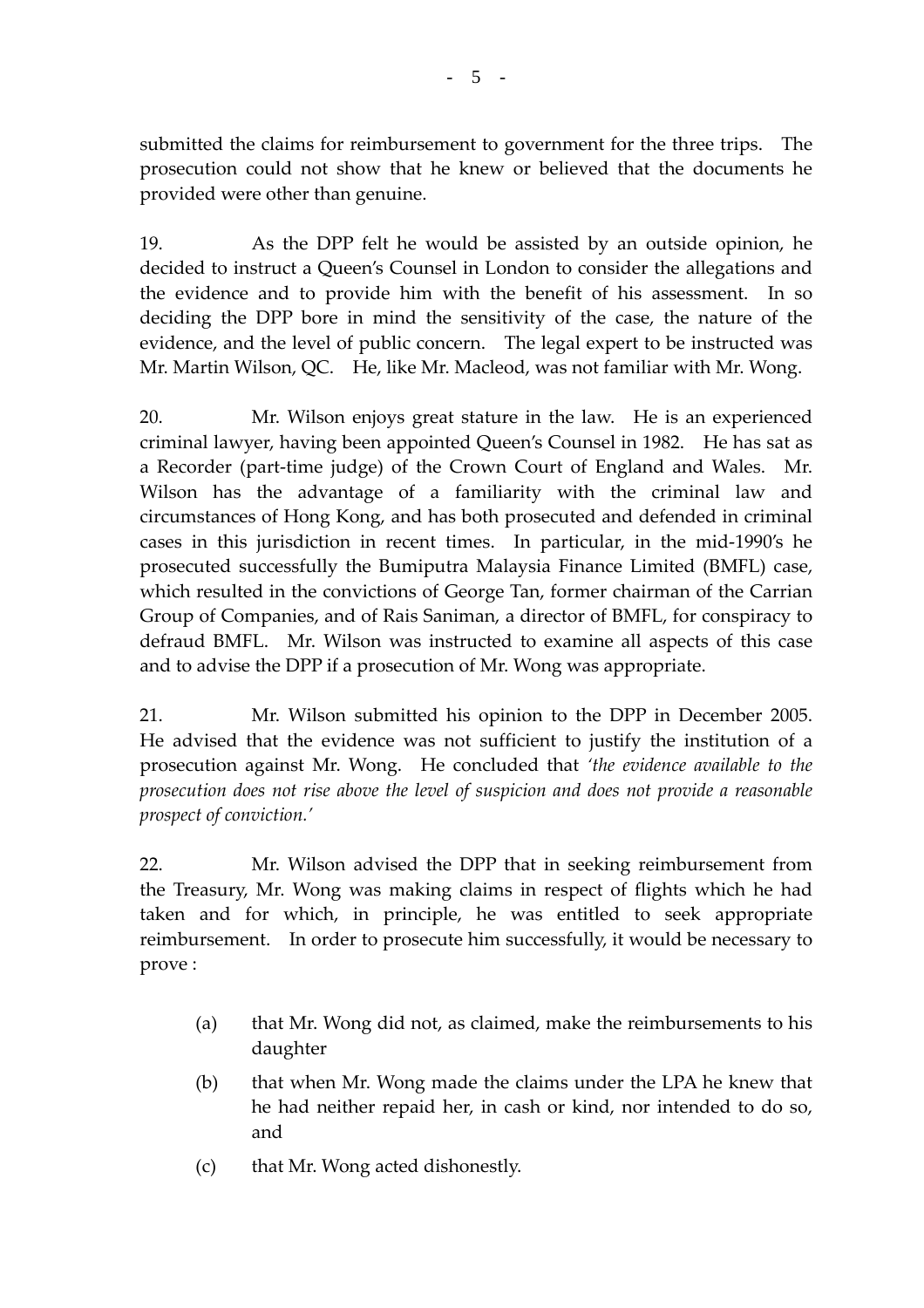23. In relation to (a), (b) and (c), Mr. Wilson commented that *'all would have to be established to the criminal standard of proof and there is no direct evidence whatsoever to support any of them. A court could be invited to draw an inference of guilt, but the answer would be that strong suspicion justifies investigation but not conviction. My view is that, on the evidence, a court would not be likely to conclude that, on the evidence available, it could properly draw the inference of guilt.'*

24. In essence, Mr. Wilson's advice to the DPP was that it could not be proved that :

- (a) Mr. Wong did not believe that the invoices had been met when he submitted the claims for reimbursement
- (b) Mr. Wong did not believe the documents he presented were genuine, and
- (c) Mr. Wong did not believe that he was under an obligation to repay, or had repaid the party who had settled the invoice, whether through his daughter or otherwise.

#### **Director of Public Prosecutions Reviews the Case**

25. After Mr. Macleod and Mr. Wilson had each separately advised the DPP not to prosecute Mr. Wong, the DPP himself independently reviewed the case, the law, the circumstances and the submissions. As part of that process, he reminded himself that suspicion, even strong suspicion, is not a sufficient basis for instituting a prosecution of any person. Any prosecution must be grounded in solid and cogent evidence. The DPP reached the following conclusions :

- if the evidence against Mr. Wong was such as to justify a prosecution, his prosecution would be in the public interest
- prosecution policy had to be applied without fear or favour, and while Mr. Wong was to be given no special treatment, he would not be prosecuted unless there was a reasonable prospect of conviction
- it was apparent that Mr. Wong was entitled, as a judge of the High Court from 1985 to 2001, to first‐class air passages once each year for himself and his wife
- Mr. Wong could only be reimbursed with sums which did not exceed his LPA entitlement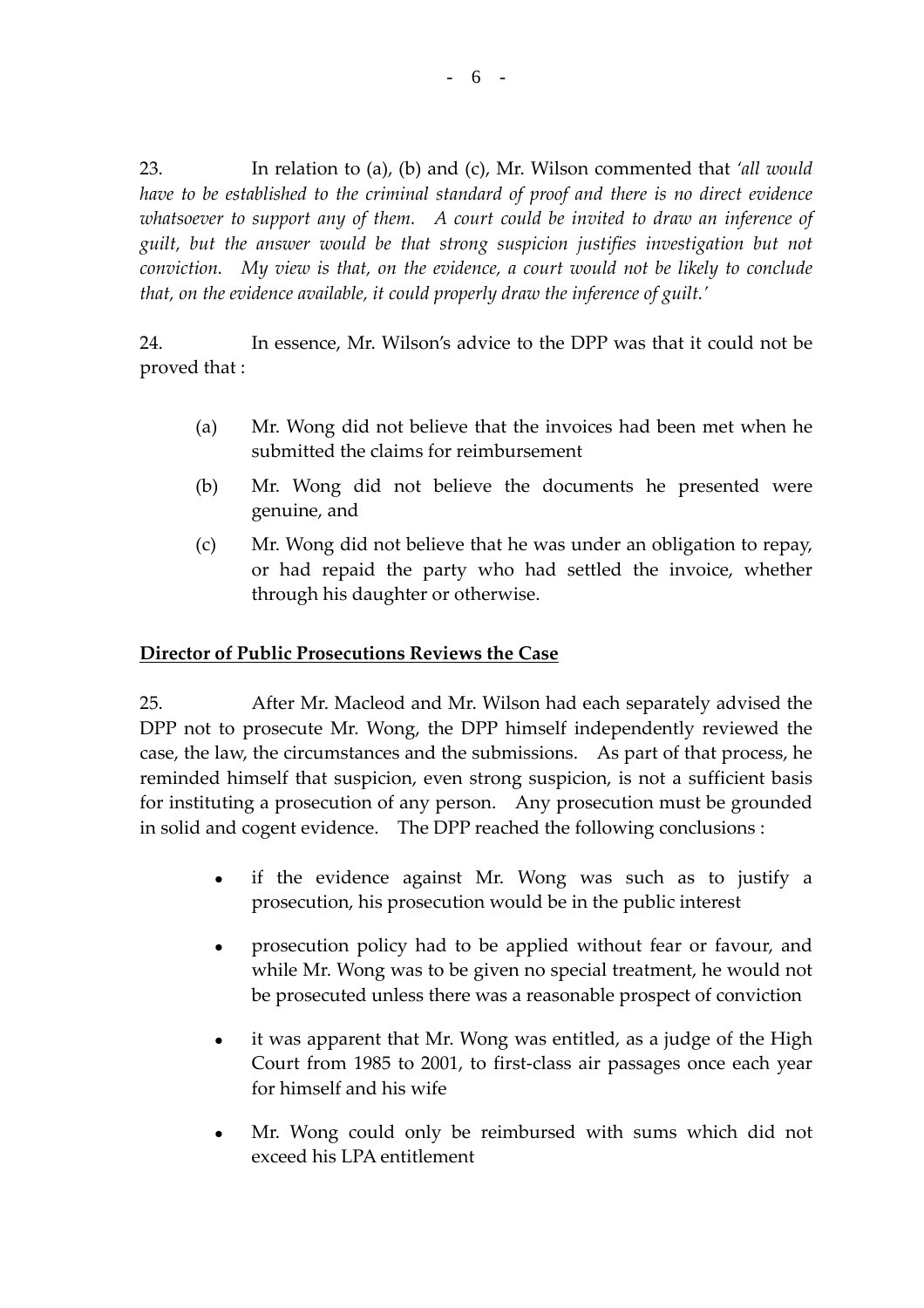- there was uncontradicted material to show that in the late 1990's Mr. Wong had entrusted his daughter with the task of making his travel arrangements for him and his wife, and that Miss Wong duly did this and accompanied her parents on each of the three trips
- it appeared that Mr. Wong relied on Miss Wong to ensure that the payments were made to the travel agents, and he was not aware of the exact sums paid to them for air tickets and incidental expenses
- Mr. Wong did not seemingly consider it to be problematic for him to reimburse his daughter for her shopping and other expenses once he had received reimbursement from the government, and such conduct is not contrary to law
- there was some documentation to show that Mr. Wong had more than reimbursed Miss Wong for the expenses she had incurred on his behalf
- both Mr. Wong and Miss Wong indicated that it was she who provided him with the necessary accounting documents, and there was no evidence to show that he did not believe these documents to be genuine and correct when he submitted his claims for reimbursement to the Treasury
- it could not be shown that Mr. Wong had acted with impropriety in a criminal sense or that he had knowingly allowed someone other than his daughter to pay for his air‐tickets.

26. It was in these circumstances that the DPP decided that a prosecution of Mr. Wong for an offence under the Prevention of Bribery Ordinance could not be justified. The DPP accepted as correct the reasoning of Mr. Macleod and Mr. Wilson. The evidence was not such as to enable criminal proceedings properly to be initiated against Mr. Wong.

27. The DPP explained his decision to the Secretary for Justice (SJ). Having studied the materials, the SJ endorsed the decision of the DPP.

## **Conclusion**

28. A prosecution should only be instituted against a suspect if there is sufficient evidence. No one should be prosecuted unless there is at least a reasonable prospect of securing a conviction. A mere suspicion of guilt does not satisfy the basic prosecutorial criteria, nor does a bare prima facie case. Just as no‐one is to be treated as being above the reach of the law, so, also, and just as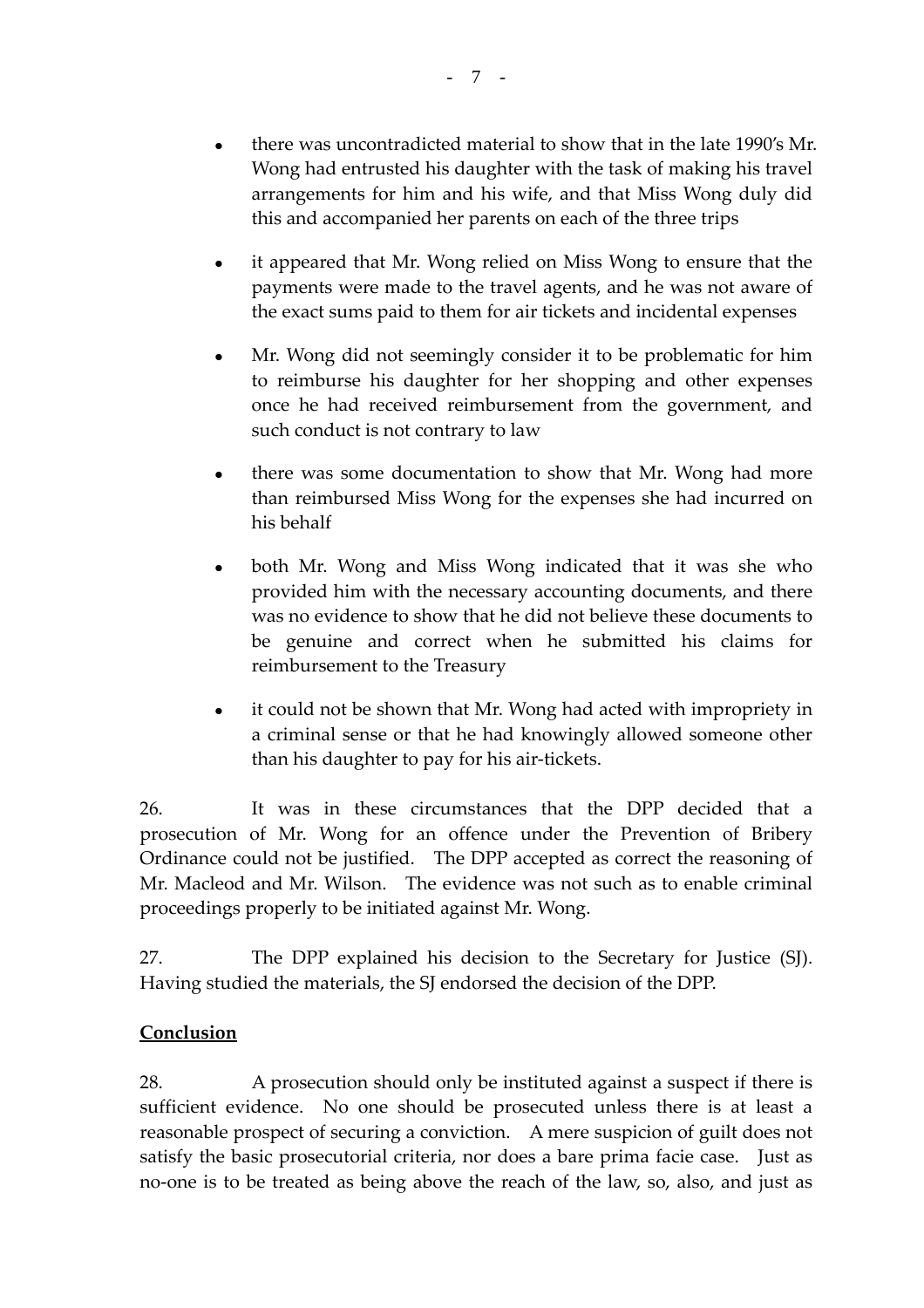importantly, no-one is to be treated as being beneath the protection of the law. To prosecute a suspect in the absence of enough evidence would represent a violation of the duty to protect the citizen which is the responsibility of those in whom is vested the control of public prosecutions. As there is not sufficient evidence to justify a prosecution of Mr. Wong for any offence, he will not be subjected to criminal proceedings.

29. The decision taken has been communicated to the ICAC and to Mr. Wong's lawyers.

I. Grenville Cross, SC Director of Public Prosecutions Department of Justice 25 January 2006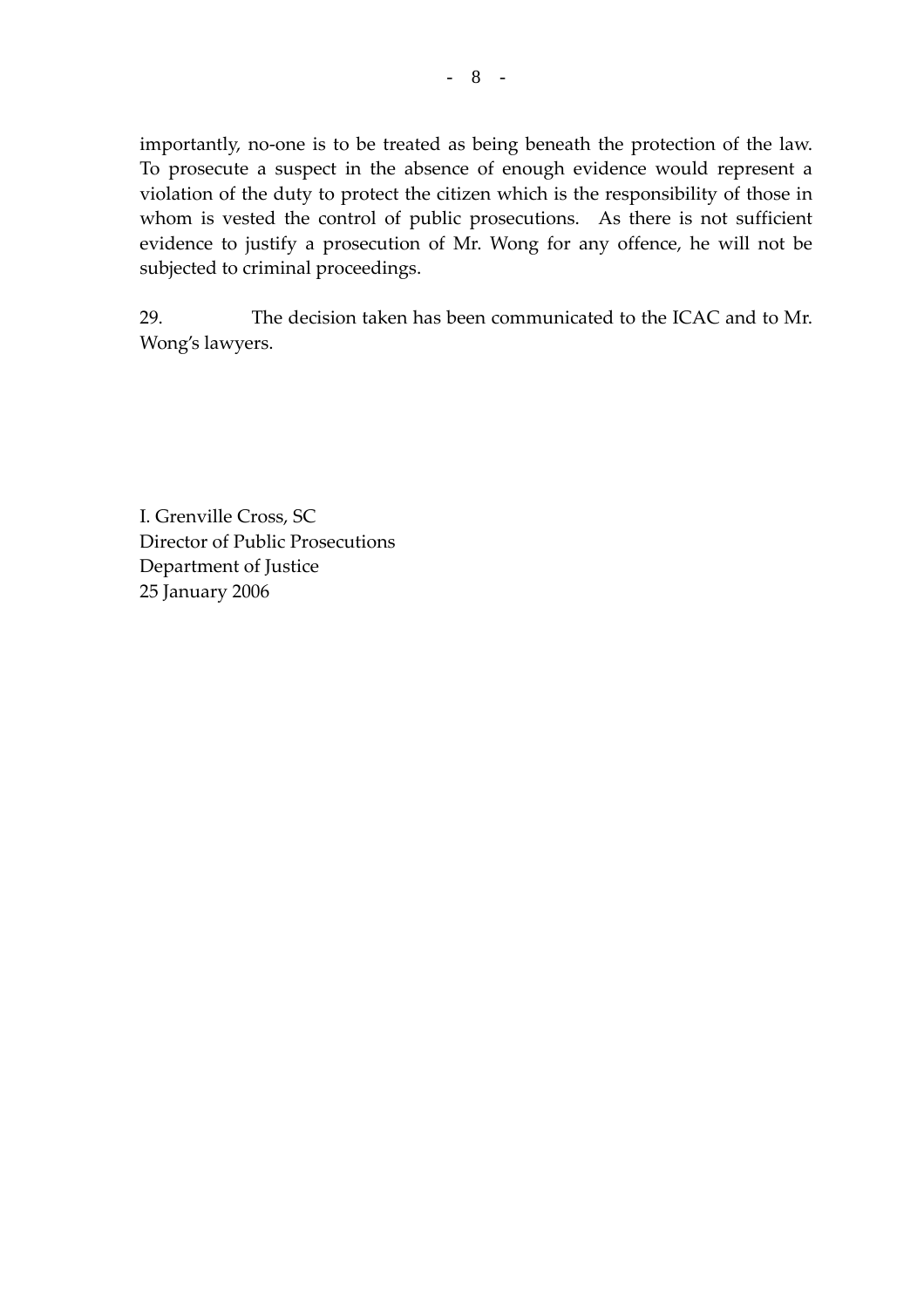

#### 香港司法機構

司法機構政務長辦公室

圖文傳真: 2123 0028 Fax. 2123 0008 話: 雷 Tel.

E-mail 雷 郵:

Your Ref. 來函檔號:

Our Ref. 本署檔號: (30) in L/M (3) to SC/CR/25/2/1 Pt. 3

30 September 2006

Clerk to LegCo Panel on Administration of Justice and Legal Services (Attn: Mrs. Percy Ma) Legislative Council Building 8 Jackson Road Central Hong Kong

Dear Mrs. Ma,

## Panel on Administration of Justice and Legal Services The Case of Mr. Michael WONG Kin-chow

I refer to your letter of 7 February 2006 on the captioned matter, requesting the Judiciary Administration to inform the Panel as to whether the Judiciary will take any follow up action in relation to the case of Mr. Michael WONG Kin-chow, having regard to the fact that a decision has been taken not to prosecute Mr. Wong. Since that decision was taken, the Operations Review Committee of the Independent Commission Against Corruption has provided to the Judiciary information concerning this matter.

 $\overline{a}$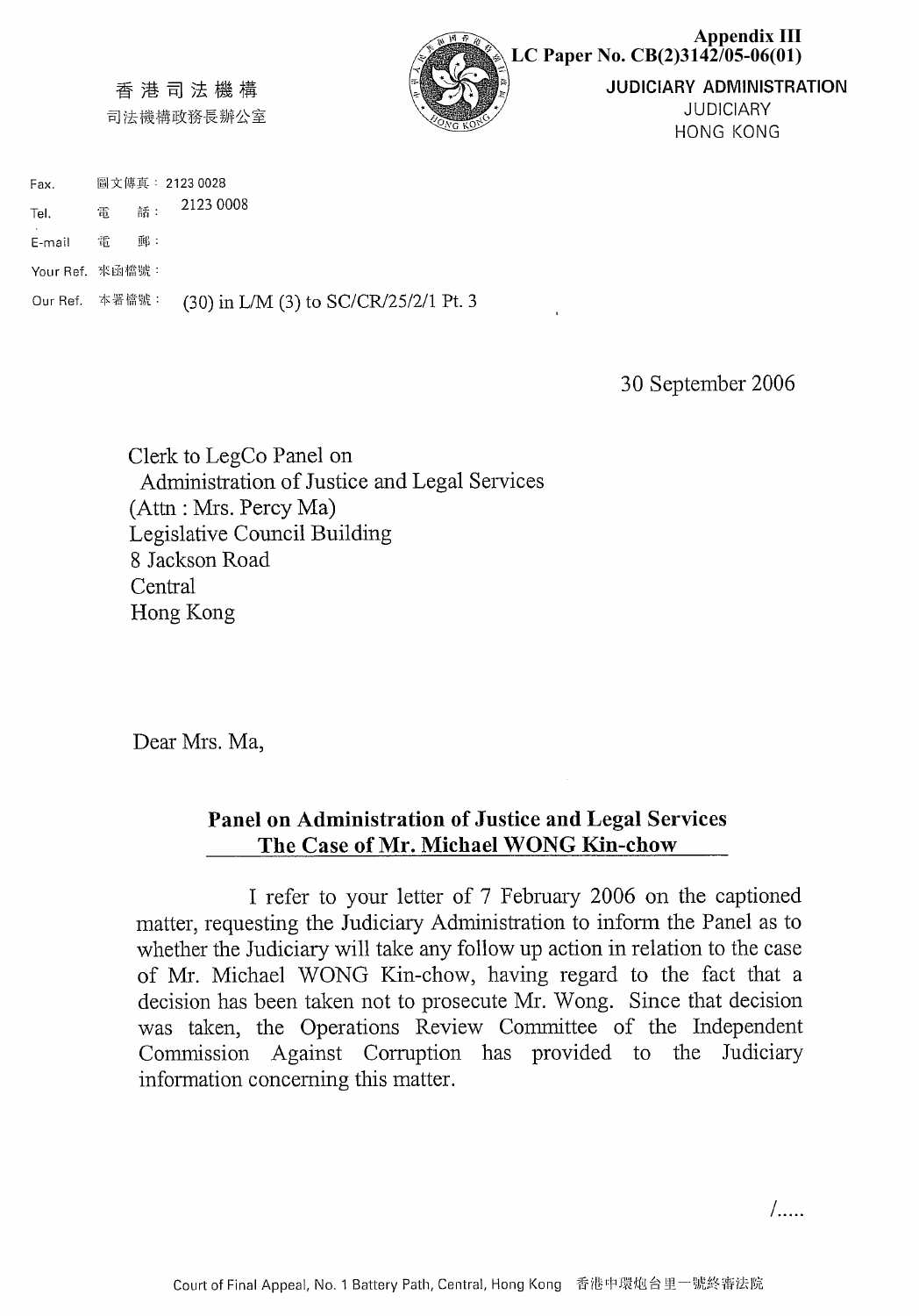The Judiciary notes that section  $29(1)(b)$  of the Pension  $2.$ Benefits (Judicial Officers) Ordinance ("the Ordinance") (Cap. 401)<sup>Note</sup> may be relevant. The Judiciary has sought legal advice on whether there is sufficient ground for the Judiciary to take action against Mr. Michael Wong under section  $29(1)(b)$  of the Ordinance, having regard to the information provided to the Judiciary by the Operations Review Committee of the Independent Commission Against Corruption.

3. The legal advice is that there are insufficient grounds for the Judiciary to take action against Mr. Michael Wong under section 29(1)(b) of the Ordinance. The Judiciary has considered the legal advice and agreed that no action should be taken against Mr. Michael Wong under section  $29(1)(b)$  of the Ordinance.

 $\overline{4}$ The legal advice however concludes that Mr. Michael Wong was not entitled to payment for reimbursement of leave passage allowances submitted by Mr. Wong between August 1998 and February 2001 and that steps should be taken to recover the amounts paid. On the basis of such legal advice, the Judiciary therefore requested Mr. Wong to repay the sum of \$171,666.00 to the Government. In accordance with the Judiciary's request, Mr. Wong had repaid that sum.

Yours sincerely,

(Annie Tang) for Judiciary Administrator

SFST (Attn: Ms. Amy Tse)  $c.c.$  $SCS$  (Attn: Mr. K.S. So)

#### $Note -$ Section 29(1)(b) of Cap.  $401$

- "29 (1) After taking into consideration the advice of the Judicial Officers Recommendation Commission, and subject to section 32, a designated officer may -
- (a) ...........; or
- (b) cancel or reduce a pension granted to an officer if it is shown to the designated officer that the pension was obtained by the wilful suppression by the officer of facts, or that it was granted in ignorance of facts, which were such that had they been known before the retirement of the officer the pension would not have been granted in full or in part."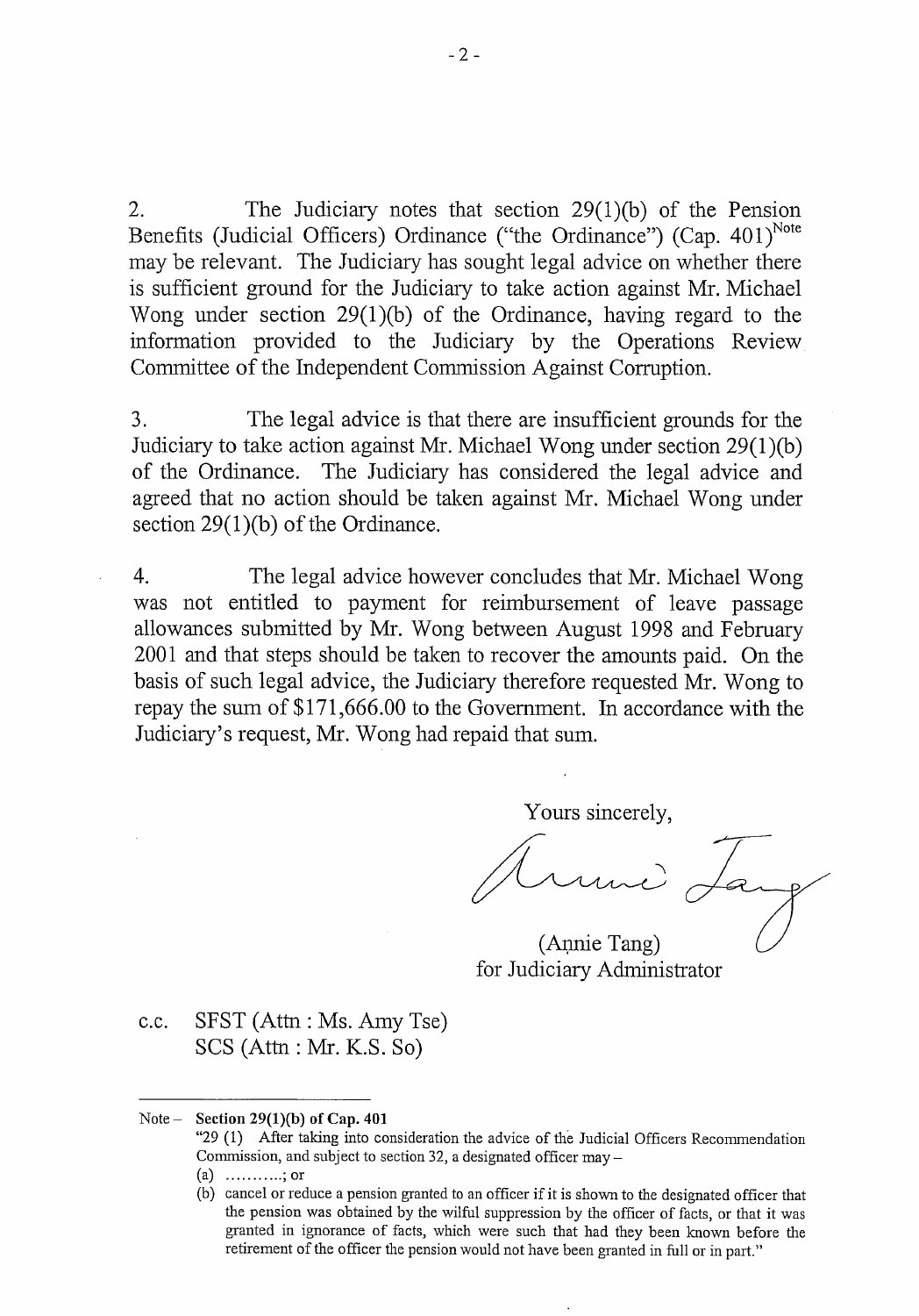$\frac{1}{2}$ 

 $\ddot{\phantom{a}}$ 

 $\ddot{\phantom{a}}$ 

 $\ddot{\phantom{a}}$ 

b.c.c. DoJ (Attn: Mr. Ian Wingfield and Ms. Ada Chung)

 $\overline{\phantom{a}}$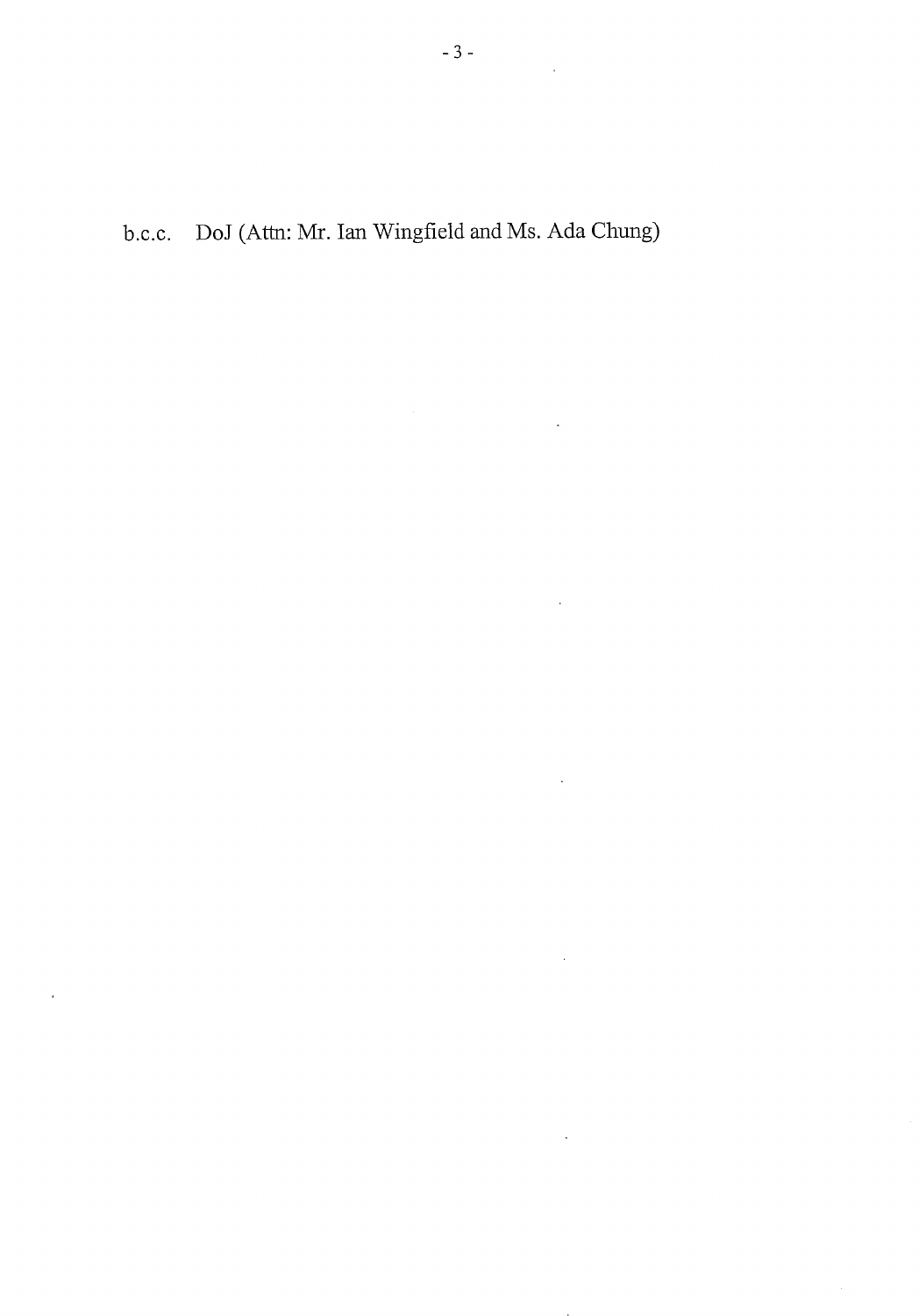## **The case of Mr Michael WONG Kin-chow**

# **Relevant papers**

| <b>Meeting</b>                                                 | <b>Meeting Date</b> | <b>Papers/Motion Passed</b>                                                                                                                                                                                                                                         |
|----------------------------------------------------------------|---------------------|---------------------------------------------------------------------------------------------------------------------------------------------------------------------------------------------------------------------------------------------------------------------|
| Panel on<br>Administration of<br>Justice and Legal<br>Services | 14 November 2003    | enquiries<br>Responses<br>to<br>press<br>concerning Mr Michael WONG, a<br>retired judge, issued by the Judiciary<br>on 30 October and 3 November 2003<br>(LC Paper Nos. CB(2)248/03-04(01)<br>and $(02)$                                                            |
|                                                                |                     | Letter dated 3 November 2003 from<br>Hon James TO Kun-sum to the Panel<br>(LC Paper No. $CB(2)324/03-04(01))$<br>(Chinese version only)                                                                                                                             |
|                                                                |                     | Paper provided by the Judiciary<br>Administration on "Post-retirement<br><b>Employment and Pension Benefits and</b><br>Acceptance of Advantages by Judges<br>and Judicial Officers"<br>$(LC$ Paper No. $CB(2)325/03-04(01))$                                        |
|                                                                |                     | Draft Official Record of Proceedings<br>of the Council meeting on 22 October<br>2003 relating to an oral question raised<br>by Hon Albert HO<br>(LC Paper No. $CB(2)324/03-04(02))$<br>(Chinese version only)                                                       |
|                                                                |                     | Written question raised by Hon Emily<br>LAU at the Council meeting on<br>2003<br>12 November<br>and<br>the<br>Administration's reply<br>(LC Paper No. CB(2)324/03-04(03))                                                                                           |
|                                                                |                     | Sections 28 to 34 of the Pension<br>Benefits (Judicial Officers) Ordinance<br>(Cap.<br>401) and Acceptance<br>of<br>Advantages (Governor's Permission)<br>Notice 1992 made under Prevention of<br>Bribery Ordinance (Cap. 201)<br>(LC Paper No. CB(2)324/03-04(04)) |